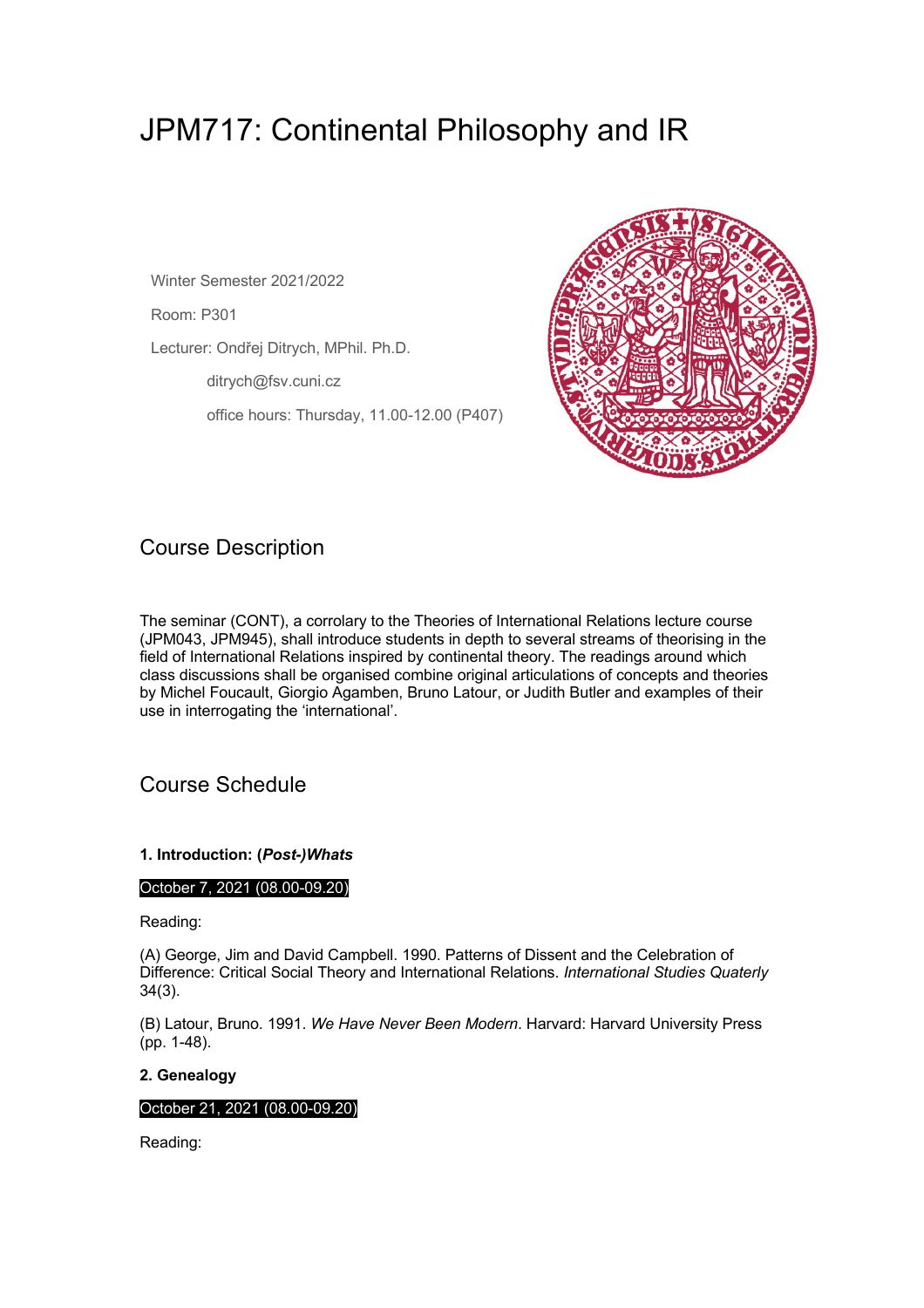(X) Neumann, Iver. 2016. Deep Hanging Out with Michel Foucault. Richard Ned Lebow, Peer Schouten and Hidemi Suganami, eds. *The Return of the Theorists*. London: Palgrave (pp. 329-336).

(A) Foucault, Michel. 1977. Nietzsche, Genealogy, History. *Language, Counter-Memory, Practice: Selected Essays and Interviews*. Ithaca: Cornell University Press.

(Ax1) Folkers, Andreas. 2015. Daring the Truth: Foucault, Parrhesia and the Genealogy of Critique. *Theory, Culture and Society* 33(1).

(B) Bartelson, Jens. 2015. Towards a Genealogy of 'Society' in International Relations. *Review of International Studies* 41(4).

(Bx1) Bartelson, Jens. 2010. The Social Construction of Globality. *International Political Sociology* 4(3).

(Bx2) Barkawi, Tarak and Mark Laffey. 2002. Retrieving the Imperial: Empire and International Relations. *Millenium* 31(1).

#### **3. Governmentality**

#### November 4, 2021 (08.00-09.20)

Reading:

(X) Lemke, Thomas. 2002. Foucault, Governmentality, and Critique. *Rethinking Marxism*  $14(3)$ .

(A) Foucault, Michel. 1991. Governmentality. Graham Burchell, Colin Gordon and Peter Miller, eds. *The Foucault Effect: Studies in Governmentality*. Chicago: University of Chicago Press (pp. 87-104).

(Ax1) Foucault, Michel. 2008. *The Birth of Biopolitics*. London: Palgrave (pp. 27-50).

(Ax2) Foucault, Michel. 2009. *Security, Territory, Population*. London: Palgrave (pp. 115-134).

(Ax3) Selby, Jan. 2007. Engaging Foucault: Discourse, Liberal Governance and the Limits of Foucauldian IR. *International Relations* 21(3).

(B) Elden, Stuart. 2007. Governmentality, Calculation, Territory. *Environment and Planning D: Society and Space* 25(3).

(Bx1) Offenhuber, Dietmar. 2018. Maps of Daesh: The Cartographic Warfare Surrounding Insurgent Statehood. *Geohumanities* 4(1).

(Bx2) Ryan, Barry. 2019. The Disciplined Sea: A History of Maritime Security and Zonation. I*nternational Affairs* 95(5).

#### **4. Exception**

#### November 18, 2021 (08.00-09.20)

Reading:

(X) Prozorov, Sergei. 2014. *Agamben and Politics: A Critical Introduction*. Edinburgh: Edinburgh University Press (pp. 93-125).

(A) Agamben, Giorgio. 2005. *State of Exception*. Chicago: Chicago University Press (pp. 1- 40).

(Ax1) Huysmans, Jef. 2008. The Jargon of Exception: On Schmitt, Agamben and the Absence of Political Society. *International Political Sociology* 2(2).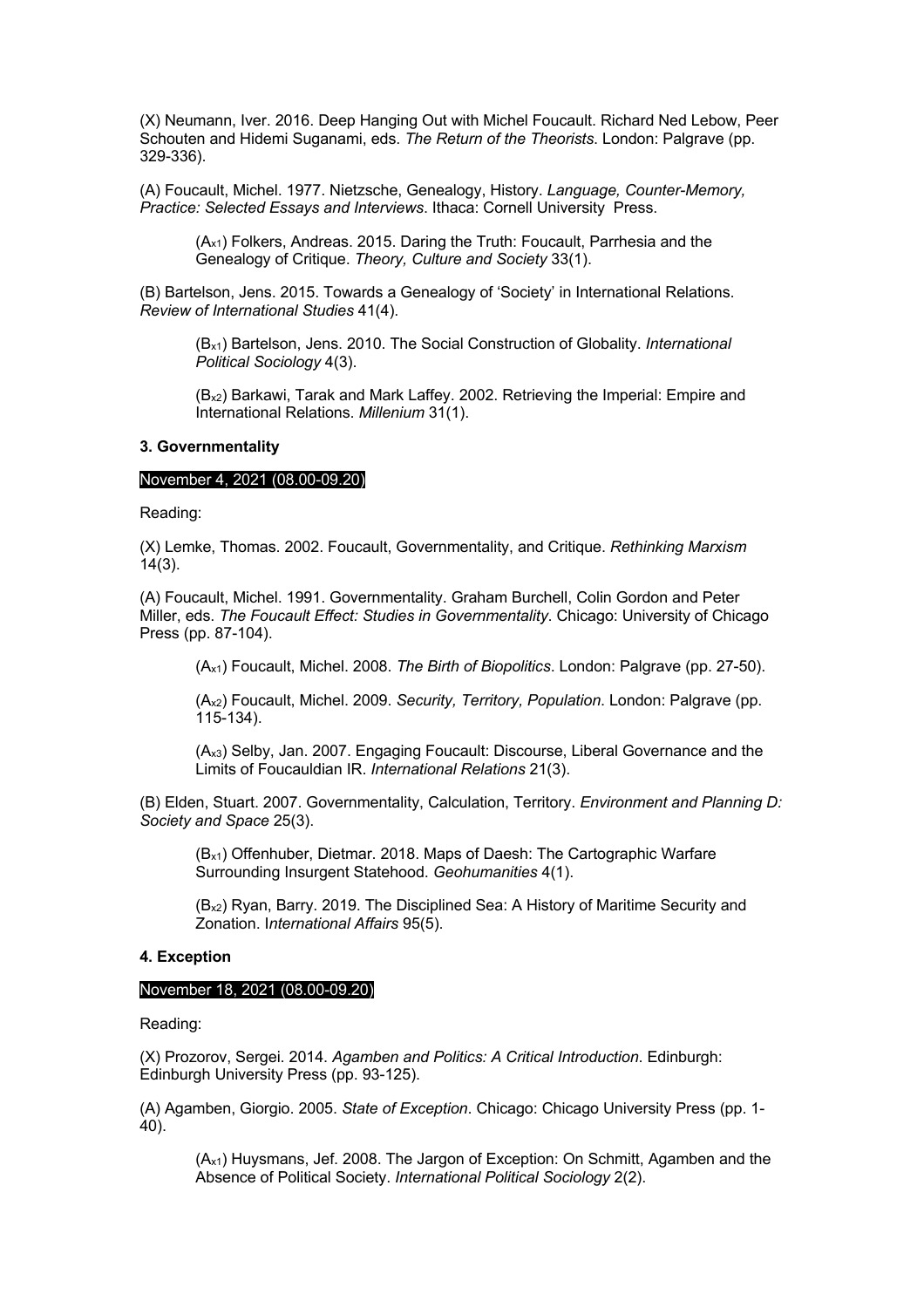(B) Butler, Judith. 2004. *Precarious Life: The Power of Mourning and Violence*. London: Verso (pp. 50-100).

(Bx1) Minca, Claudio. 2015. Geographies of the Camp. *Political Geography* 49(1): 74- 83.

(Bx2) Odysseos, Louiza. 2007. Crossing the Line? Carl Schmitt on the 'Spaceless Universalism' of Cosmopolitanism and the War on Terror. Louiza Odysseos and Fabio Petito, eds. *The International Political Thought of Carl Schmitt*. London: Palgrave (pp. 124-143).

#### **5. New Materialism**

#### December 2, 2021 (08.00-09.20)

Reading:

(X) Fox, Nick and Pam Alldred. 2008. New Materialism. P. A. Atkinson et al., eds. *The SAGE Encyclopedia of Research Methods*. London: Sage.

(A) Latour, Bruno. 1999. On Recalling ANT. *The Sociological Review* 47(1).

(Ax1) Callon, Michel. 1986. Some Elements of a Sociology of Translation: Domestication of the Scallops and the Fishermen of St. Brieuc Bay. John Law, ed. *Power, Action and Belief: A New Sociology of Knowledge*. London: Routledge (pp. 196-223).

(Ax2) Law, John. 1999. After ANT: Complexity, Naming and Topology. *The Sociological Review* 47(1).

(Ax3) Latour, Bruno. 2005. *Reassembling the Social*. Oxford: Oxford University Press (pp. 1-17).

(Ax4) Connolly, William. 2013. The 'New Materialism' and the Fragility of Things. *Millenium* 41(3).

(B) Schouten, Peer. 2014. Security as Controversy: Reassembling Security at Amsterdam Airport. *Security Dialogue* 45(1).

(Bx1) Salter, Mark. 2008. The Global Airport: Managing Space, Speed, and Security. Mark Salter, ed. *Politics at the Airport*. Minneapolis: University of Minnesota Press (pp. 1-28).

(Bx2) Peter Adey. 2004. Secured and Sorted Mobilities: Examples from the Airport. *Surveillance and Society* 1(4).

### **6. Gender, Knowledge and International Relations**

#### December 16, 2021 (08.00-09.20)

(X) Radford, Marie and Gary Radford. 1997. Power, Knowledge, and Fear: Feminism, Foucault, and the Stereotype of the Female Librarian. *The Library Quarterly: Information, Community, Policy* 67(3).

(A) Butler, Judith. 1999. *Gender Trouble: Feminism and the Subversion of Identity*. London: Routledge (1-21).

(Ax1) Okeke, Philomina E. 1996. Postmodern Feminism and Knowledge Production: The African Context. *Africa Today* 43(3).

(Ax2) Grisard, Dominique. 2014. History of Knowledge, Terrorism and Gender. *Historical Social Research* 39(3).